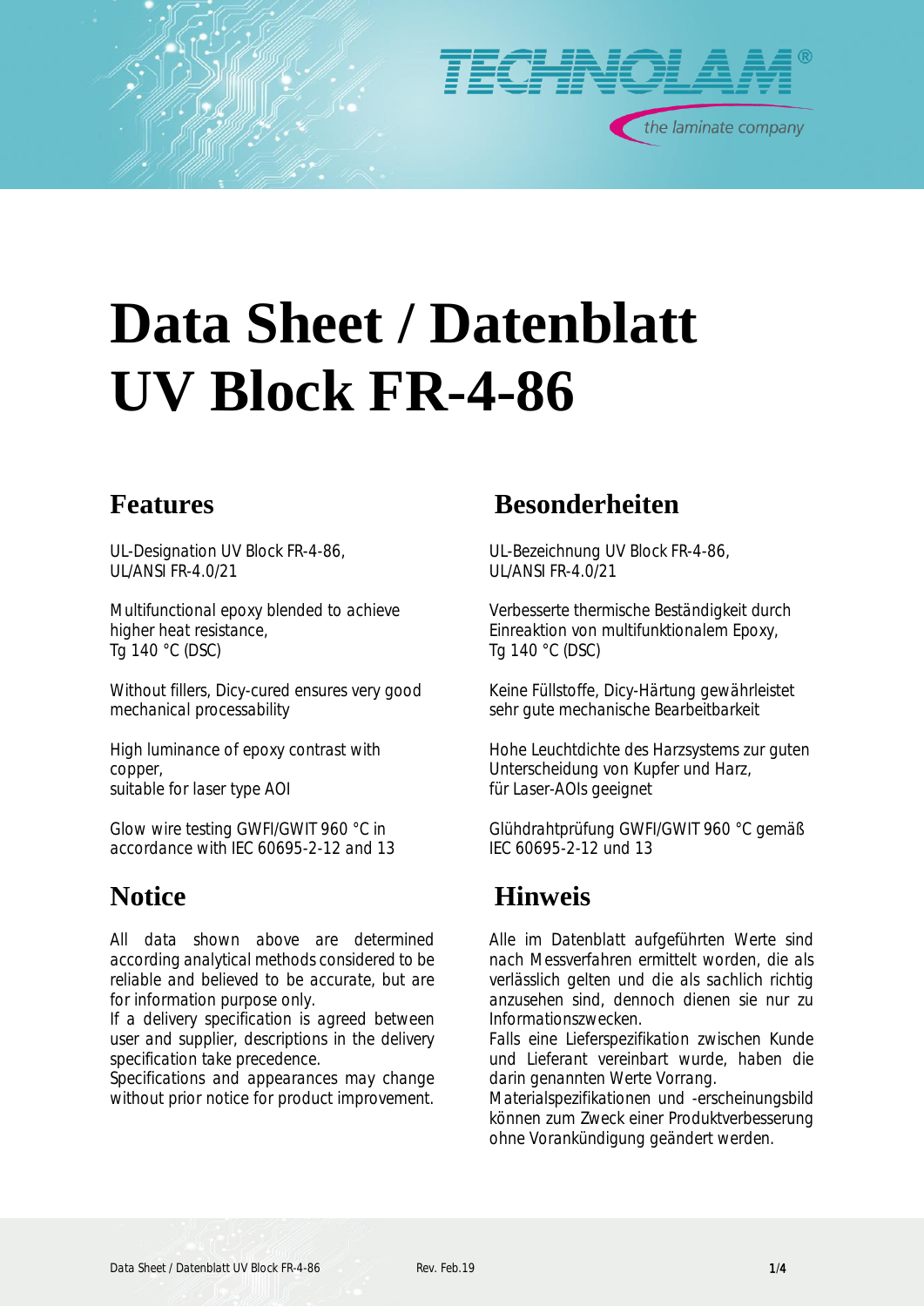

## **Performance List / Leistungsspektrum 1/2**

*Revision Date: February 2019 SPECIFICATION SHEET UV Block FR-4-86 SPECIFICATION SHEET #: IPC-4101/21*<br>**REINFORCEMENT:** *A:**I:**Vioven E-*

*REINFORCEMENT: 1: Woven E-glass 2: NONE RESIN SYSTEM: Primary: Difunctional epoxy Secondary 1: Multifunctional epoxy Secondary 2: NONE FILLERS: <5% ID REFERENCE: UL/ANSI: FR-4.0/21 MIL-S-13949 : NO ATTENTION GLASS TRANSITION (Tg): 110 °C minimum*

*FLAME RETARDANT MECHANISM: RoHS Compliant Bromine Minimum UL94 Requirement: V-0*

| LAMINATE REQUIREMENTS / ANFORDERUNGEN AN DAS LAMINAT                                    |                 |                           |                 |                              |                              |                                    |            |  |
|-----------------------------------------------------------------------------------------|-----------------|---------------------------|-----------------|------------------------------|------------------------------|------------------------------------|------------|--|
|                                                                                         |                 | Specification $<$ 0,50 mm |                 | Specification $\geq 0.50$ mm |                              | <b>Test Method</b><br>(IPC-TM-650) | Ref. Para. |  |
| Laminate Requirement                                                                    |                 | $[0,0197$ in]             |                 | [0,0197 in]                  |                              |                                    |            |  |
|                                                                                         | Specification   | Property                  | Specification   | Property                     |                              |                                    |            |  |
| Kupferhaftfestigkeit<br>1. Peel Strength, minimum                                       |                 |                           |                 |                              |                              |                                    | 3.9.1.1    |  |
| A. Low profile copper foil and very low profile                                         |                 |                           |                 |                              |                              |                                    |            |  |
| copper foil - all copper foil >17µm [0,669 mil]                                         | $0,70$ [4,00]   |                           | $0,70$ [4,00]   | $0,96$ [5,50]                |                              | 2.4.8                              |            |  |
| B. Standard profile copper foil                                                         |                 |                           |                 |                              | N/mm [lb/in]                 | 2.4.8.2                            |            |  |
| 1. After thermal stress (35 µm)                                                         | $0,80$ [4,57]   |                           | 1,05 [6,00]     | 1,75 [10,00]                 |                              | 2.4.8.3                            | 3.9.1.1.1  |  |
| 2. At 125 °C [257 °F]                                                                   | $0,70$ [4,00]   |                           | $0,70$ [4,00]   | 1,22 [7,00]                  |                              |                                    | 3.9.1.1.2  |  |
| 3. After process solutions                                                              | $0,55$ [3,14]   |                           | $0,80$ [4,57]   | 1,13 [6,50]                  |                              |                                    | 3.9.1.1.3  |  |
| C. All other foil - composite<br>2. Volume Resistivity, minimum<br>Durchgangswiderstand | AABUS           |                           | <b>AABUS</b>    |                              |                              |                                    |            |  |
|                                                                                         | 10 <sup>6</sup> |                           |                 | $5.0*10^{8}$                 |                              |                                    |            |  |
| A. C-96/35/90                                                                           |                 |                           |                 |                              | $M\Omega$ cm                 | 2.5.17.1                           | 3.11.1.3   |  |
| <b>B.</b> After moisture resistance                                                     |                 |                           | 10 <sup>4</sup> | 10 <sup>8</sup>              |                              |                                    |            |  |
| C. At elevated temperature E-24/125                                                     | 10 <sup>3</sup> |                           | 10 <sup>3</sup> | $10^8$                       |                              |                                    |            |  |
| 3. Surface Resistivity, minimum<br>Oberflächenwiderstand                                |                 |                           |                 |                              |                              |                                    |            |  |
| A. C-96/35/90                                                                           | 10 <sup>4</sup> |                           |                 | $5.0*10^{6}$                 | $M\Omega$                    | 2.5.17.1                           | 3.11.1.4   |  |
| B. After moisture resistance                                                            |                 |                           | 10 <sup>4</sup> | 10 <sup>6</sup>              |                              |                                    |            |  |
| C. At elevated temperature E-24/125                                                     | 10 <sup>3</sup> |                           | 10 <sup>3</sup> | 10 <sup>6</sup>              |                              |                                    |            |  |
| 4. Moisture Absorption, maximum<br>Feuchteaufnahme                                      | $\sim$          | $\overline{\phantom{a}}$  | 0,80            | 0,10                         | $\%$                         | 2.6.2.1                            | 3.12.1.1   |  |
| 5. Dielectric Breakdown, <b>minimum</b><br>Dielektrischer Durchschlag                   |                 |                           | 40              | 60                           | kV                           | 2.5.6                              | 3.11.16    |  |
| 6. Permittivity at 1 MHz, maximum<br>Dieletrizitätskonstante                            |                 |                           |                 |                              |                              | 2.5.5.2                            | 3.11.1.1   |  |
| (Laminate & laminated prepreg)                                                          | 5,4             |                           | 5.4             | 4.7                          |                              | 2.5.5.3                            | 3.11.2.1   |  |
|                                                                                         |                 |                           |                 |                              |                              | 2.5.5.9                            |            |  |
| 7. Loss Tangent at 1 MHz, maximum<br>Verlustfaktor                                      |                 |                           |                 |                              |                              | 2.5.5.2                            | 3.11.1.2   |  |
| (Laminate & laminated prepreg)                                                          | 0.035           |                           | 0.035           | 0.020                        |                              | 2.5.5.3                            | 3.11.2.2   |  |
|                                                                                         |                 |                           |                 |                              |                              | 2.5.5.9                            |            |  |
| 8. Flexural Strength, minimum<br>Biegefestigkeit<br>A. Length direction<br>Kettrichtung |                 |                           | 415 [60190]     | 480 [69618]                  | $N/mm^2$ [lb/in <sup>2</sup> | 2.4.4                              | 3.9.1.3    |  |
| <b>B.</b> Cross direction<br>Schussrichtung                                             | ×,              | ÷.                        | 345 [50040]     | 415 [60190]                  |                              |                                    |            |  |
| 9. Flexural Strength at Elevated Temperature                                            |                 |                           |                 |                              |                              |                                    |            |  |
| length direction, minimum                                                               |                 |                           |                 |                              | $N/mm^2$ [lb/in <sup>2</sup> | 2.4.4.1                            | 3.9.1.4    |  |
| Lichtbogenbeständigkeit<br>10. Arc Resistance, minimum                                  | 60              |                           | 60              | 120                          | S                            | 2.5.1                              | 3.11.1.5   |  |
| 11. Thermal Stress 10 s at 288 °C<br>Thermische Belastung                               |                 |                           |                 |                              |                              |                                    |            |  |
| [550,4 °F], minimum                                                                     |                 |                           |                 |                              |                              |                                    |            |  |
| A. Unetched<br>ungeätzt                                                                 | Pass Visual     |                           | Pass Visual     | $20 \times 10 \text{ s}$     | rating                       | 2.4.13.1                           | 3.10.1.2   |  |
| <b>B.</b> Etched<br>abgeätzt                                                            | Pass Visual     | $\overline{\phantom{a}}$  | Pass Visual     | 20 x 10 s                    |                              |                                    |            |  |
| 12. Electric Strength, minimum<br>Spannungsfestigkeit                                   |                 |                           |                 |                              |                              |                                    | 3.11.1.7   |  |
| (Laminate & laminated prepreg)                                                          | 30              | ÷.                        |                 | 40                           | kV/mm                        | 2.5.6.2                            | 3.11.2.3   |  |
| Entflammbarkeit<br>13. Flammability, minimum                                            | $V - Q$         |                           | $V - Q$         | $V - Q$                      |                              | <b>UL94</b>                        | 3.10.2.1   |  |
| (Laminate & laminated prepreg)                                                          |                 |                           |                 |                              | rating                       |                                    | 3.10.1.1   |  |
| Glasübergangstemperatui<br>14. Glass Transition Temperature,                            |                 |                           |                 |                              |                              |                                    |            |  |
| minimum<br><b>TMA</b>                                                                   |                 |                           | 110             | 130                          | °C                           | 2.4.24                             | 3.10.16    |  |
| <b>DSC</b>                                                                              |                 |                           |                 | 135                          |                              | 2.4.25                             |            |  |

*AABUS = As Agreed Between User and Supplier Wie zwischen Kunde und Lieferant vereinbart*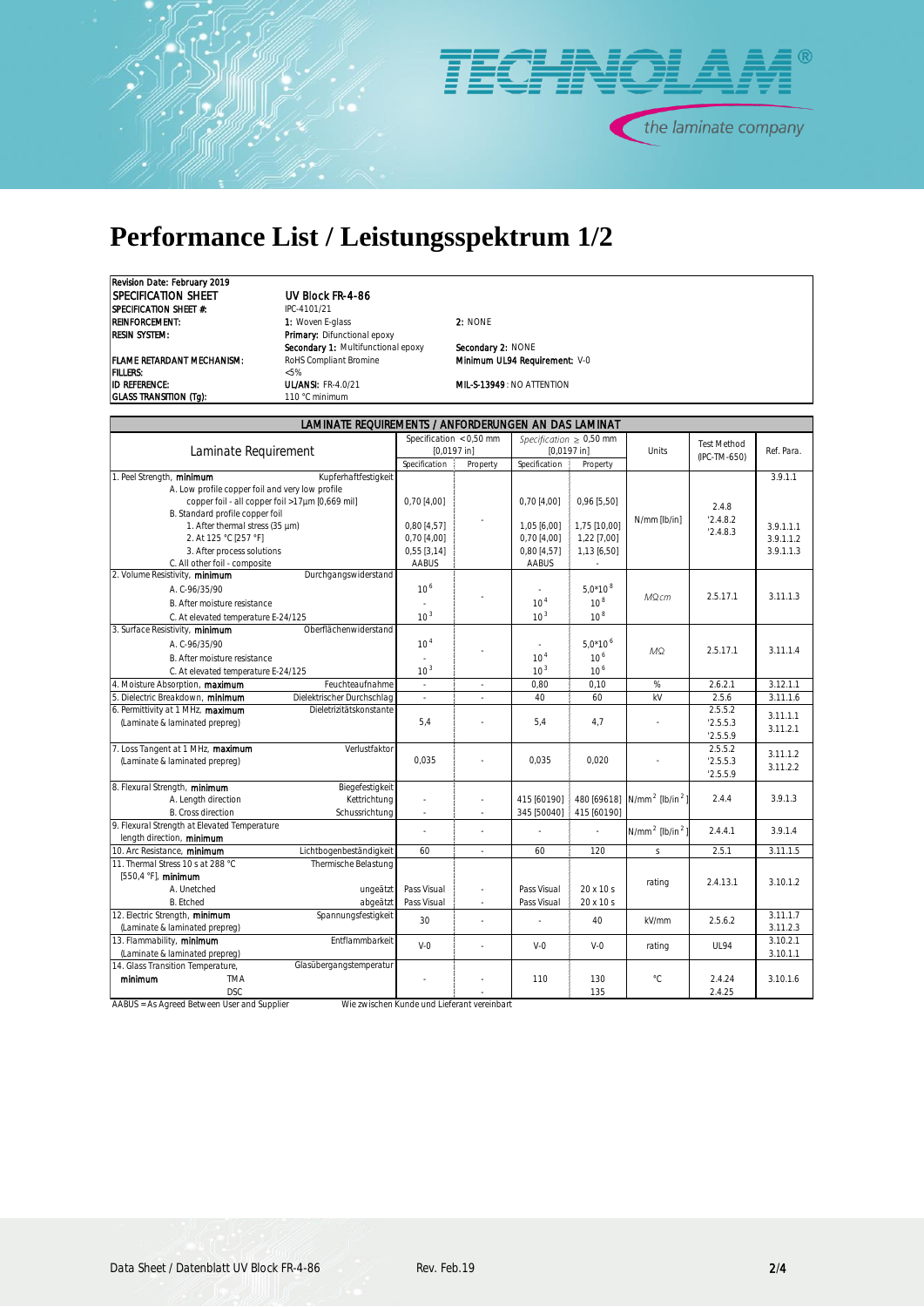

### **Performance List / Leistungsspektrum 2/2**

*Revision Date: February 2019 SPECIFICATION SHEET UV Block FR-4-86 SPECIFICATION SHEET #: IPC-4101/21*

*REINFORCEMENT: 1: Woven E-glass 2: NONE RESIN SYSTEM: Primary: Difunctional epoxy Secondary 1: Multifunctional epoxy Secondary 2: NONE FLAME RETARDANT MECHANISM: RoHS Compliant Bromine Minimum UL94 Requirement: V-0 FILLERS: <5% ID REFERENCE: UL/ANSI: FR-4.0/21 MIL-S-13949 : NO ATTENTION GLASS TRANSITION (Tg): 110 °C minimum*

| LAMINATE REQUIREMENTS / ANFORDERUNGEN AN DAS LAMINAT          |               |                           |                  |                              |                |                                    |            |  |
|---------------------------------------------------------------|---------------|---------------------------|------------------|------------------------------|----------------|------------------------------------|------------|--|
|                                                               |               | Specification $<$ 0,50 mm |                  | Specification $\geq 0.50$ mm |                | <b>Test Method</b><br>(IPC-TM-650) | Ref. Para. |  |
| Laminate Requirement                                          |               | [0,0197]                  |                  | [0,0197]                     |                |                                    |            |  |
|                                                               | Specification | Property                  | Specification    | Property                     |                |                                    |            |  |
| 15. Other<br>weitere                                          |               |                           |                  |                              |                |                                    |            |  |
| Permittivity at 1 GHz C-24/23/50<br>Dielektrizitätskonstante  |               |                           |                  | $4.0 - 4.2$                  | i,             | 2.5.5.9                            | 3.11.1.1   |  |
| Loss Tangent at 1 GHz C-24/23/50<br>Verlustfaktor             | i.            |                           |                  | 0,012-0,014                  | ÷              | 2.5.5.9                            | 3.11.1.2   |  |
| Dimensional stability X/Y-axis E-0,5/170(R)/E-4/105(TL)       |               |                           | < 0.05           | $0,005 - 0,03$               | %              | 2.4.39                             | 3.9.1.2    |  |
| Decomposition Temperature<br>Zersetzungstemperatur            |               |                           |                  | 310                          | $^{\circ}C$    | 2.4.24.6<br>(5% wt loss)           | 3.10.1.8   |  |
| Therm. Ausdehnungskoeffizient z-Achse<br>Z-Axis CTE           |               |                           |                  |                              |                |                                    |            |  |
| A. Alpha 1<br>prior Ta<br>vor Ta                              |               |                           |                  | 50-70                        | ppm/°C         | 2.4.24                             | 3.9.1.7    |  |
| B. Alpha 2<br>above Tq<br>über Ta                             |               |                           |                  | $250 - 350$                  | ppm/°C         |                                    |            |  |
| C. 50 to 260 °C, (Total Expansion)                            |               |                           |                  | 4,2                          | %              |                                    |            |  |
| CTE. X/Y-Axis<br>prior Ta<br>vor Ta                           |               |                           |                  | $15 - 18$                    | ppm/°C         | 2.4.24                             | 3.9.16     |  |
| above Tq<br>über Ta                                           |               |                           |                  | $15 - 18$                    |                |                                    |            |  |
| Zeit bis zur Delamination<br>Time to Delamination             |               |                           |                  |                              |                |                                    |            |  |
| (TMA) (Copper removed)                                        |               |                           |                  |                              |                |                                    |            |  |
| A. T <sub>260</sub>                                           |               |                           |                  | $20 - 30$                    | <b>Minutes</b> | 2.4.24.1                           | 3.10.1.9   |  |
| <b>B.</b> T288                                                |               |                           |                  | $2 - 5$                      |                |                                    |            |  |
| C. T300                                                       |               |                           |                  |                              |                |                                    |            |  |
| Thermal Conductivity I<br>Thermische Leitfähigkeit I          | ×.            |                           |                  | 0,36                         | W/mK           | ASTM-E-1461                        | 3.9.1.5    |  |
|                                                               |               |                           |                  | 0.32                         |                | ASTM-D-5470                        |            |  |
| Young's Modulus<br>E-Modul                                    |               |                           |                  |                              |                |                                    |            |  |
| A. Length direction<br>Kettrichtung                           |               |                           |                  | $21 - 23$                    | GPa            |                                    |            |  |
| <b>B.</b> Cross direction<br>Schussrichtung                   |               |                           |                  | $20 - 22$                    |                |                                    |            |  |
| Spezifische Wärmekapzität bei 25 °C<br>Specific Heat at 25 °C | J.            |                           | ٠                | 0.913                        | $J/q^{\circ}C$ |                                    | ٠          |  |
| Caloric Value<br>Bruttoverbrennungswärme                      |               |                           |                  | 10.081                       | MJ/kg          | ISO 1716                           |            |  |
| Density (50 % resin content)<br>Dichte 50 % Harzgehalt        |               |                           |                  | 1.92                         | $q/cm^3$       |                                    |            |  |
| Pressure Cooker Test - 2 hours (10 s solder dip at 288 °C)    |               |                           | Pass Visual      | Pass Visual                  | rating         |                                    |            |  |
| RoHS 2 (10 substances)                                        |               |                           | $\langle$ limits | yes                          | correspond to  | 2015/863/EU                        |            |  |
| REACH (at the time of revision date)<br>zum Ausgabestand      |               |                           | no SVHCs         | yes                          | rating         | 1907/2006/EC                       |            |  |
| Conflict Minerals 3TG                                         | i.            |                           | conflict-free    | no use                       | rating         | <b>CFSI</b>                        |            |  |
| DIN EN 45545-2                                                |               |                           |                  | HL3                          | LOI %          | R <sub>24</sub>                    |            |  |
| <b>CAF Resistance</b>                                         | ٠             |                           |                  | Pass                         | Pass/Fail      | 2.6.25                             | 3.12.1.5   |  |
| Comparative Tracking Index (CTI)<br>Kriechstromfestigkeit     |               |                           |                  | $3/175 - 249$                | PLC/V          | ASTM-D-3638                        |            |  |

*Performance List 1. to 14. follows IPC-4101 template for specification sheets and shows minimum or maximum properties expectable. This overview covers all laminate thicknesses and claddings, therefore actual values are typically better.*

*Das Leistungsspektrum 1. bis 14. orientiert sich an der IPC-4101-Vorlage für Spezifikationsblätter und zeigt zu erwartende Minimal- oder Maximal-Eigenschaften. Diese Übersicht soll alle Laminatdicken und kaschierungen erfassen, tatsächlichen Werte sind daher typischerweise besser.*